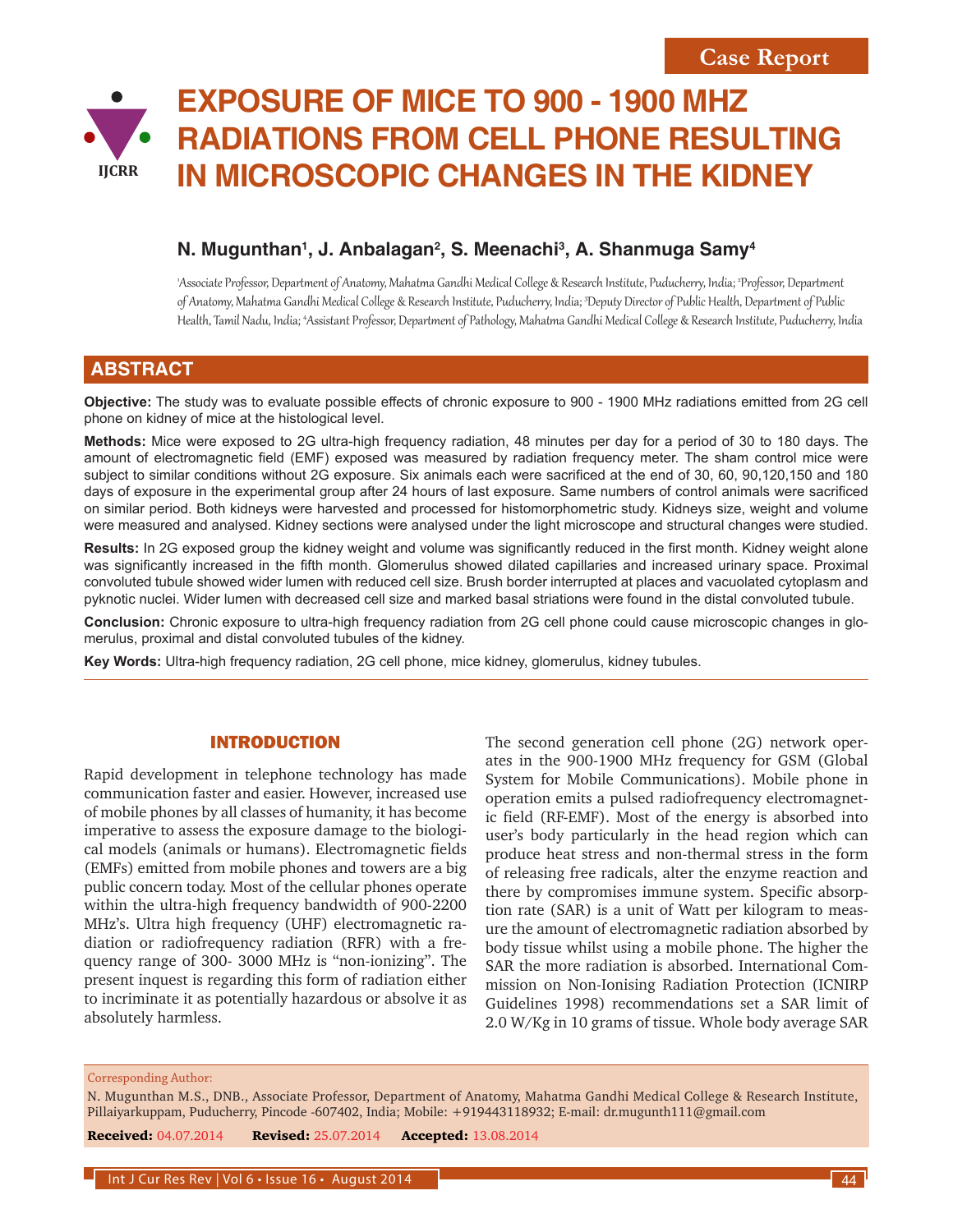of 0.4W/Kg is widely adopted in most guidelines as the basic restriction based on the threshold of the observed effects due to whole-body heating to cause significant elevation of core temperature  $(>1^{\circ}C)$ . Public fear of possible unrevealed effects of exposure below guideline levels is still increasing<sup>1</sup>.

Earlier reports have shown that exposure of mobile phone radiation induced damage to tissues which ranges from those at the molecular level manifested as an increase in single and double strand DNA breakages<sup>2</sup>, increased risk of acoustic neuroma associated with mobile phone use of at least ten years duration<sup>3</sup>, genotoxic effects in human peripheral blood leukocytes<sup>4</sup>, keeping a cell phone on or close to the waist can decrease sperm concentration<sup>5</sup>, non-thermal DNA breakage by mobile phone radiation in human fibroblasts, decrease in sperm motility and viability after direct exposure of the semen to cell phone radiation<sup>6</sup>, reduction of Purkinje cell number in the adult female rat cerebellum7 , long- term exposure to mobile phone radiation lead to reduction in serum testosterone levels<sup>8</sup>, and short – term memory in mice is affected by mobile phone radiation<sup>9</sup>. Similarly the authors found that short term exposure of mobile phone radiation induced damage to kidney<sup>10, 11,12,13,14</sup>.

In contrary to above findings some researchers reported no adverse biological effects of exposure to non-ionizing radiation emitted from the cell phone, these includes no double stranded DNA breaks or effects on chromatin of rat brain<sup>15</sup>, no effect on mouse embryonic lens development<sup>16</sup>, psychomotor performance was not influenced by brief repeated exposures to mobile phones<sup>17</sup> and the lack of histological changes on rat testis<sup>18</sup>.

The present study was carried out because of the contradictory findings on effects of exposure to non-ionizing radiation emitted from the 2G cell phone on kidney.

#### MATERIALS AND METHODS

Our study was approved by the Institutional Animal Ethics Committee of Mahatma Gandhi Medical College and Research Institute, Puducherry. Seventy two neonatal albino mice (one day old) of both sexes were obtained from the King Institute of Preventive Medicine and Research, animal section, Guindy, Chennai. New born mice were kept with the mother for twenty one days followed by randomly divided into two independent groups and housed in mice cages at the temperature of  $22 \pm 1$ °C and 60% relative humidity. Animals were housed in the central animal house and provided with adequate ventilation, twelve hours of illumination alternated with twelve hours of darkness. During the study, all the animals were received appropriate animal care and were fed with laboratory diet and water ad libitum.

Thirty six mice were exposed to 900-1900 MHz frequency radiation emitted from 2G cell phone and thirty six mice were sham control. The roof of the mice cage was designed to hang the 2G cell phone from the distance of five centimetres from the floor which allow the mice to move freely and to avoid direct thermal injury to mice. 2G mobile phone in non-vibrating, silent, do not disturb (DND) and auto answer activated mode was kept hanging inside the mice cages. EMF was emitted from a standard 2G handset with frequency bandwidth of 900-1900 MHz and power of 2W/Kg. The highest specific absorption rate (SAR) value for this standard handset was 1.69 W/Kg (10gm) and this SAR value was within the limit of the International Commission of Non-Ionizing Radiation Protection (ICNIRP) recommendation. The mobile phone which was kept inside the mouse's cage was rung upon from other cell phone for every half an hour, each call lasting for two minutes. Exposure time was forty eight minutes per day for twelve hours periods (from 8.00AM to 8.00PM) and total duration of exposure was thirty to hundred and eighty days. RF meter was kept inside the mice cage in switch on mode to measure the amount of radiation exposed (Fig.1). The sham control group of thirty six mice were kept under similar conditions without 2G exposure. 2G cell phone and RF meter were kept in switch off mode.

We measured weights of the mice before sacrificing them in both groups. Six mice each were sacrificed at the end of thirty, sixty, ninety, hundred and twenty, hundred and fifty, hundred and eighty days of exposure in the experimental group after 24 hours of last exposure. Equal numbers of control mice were sacrificed on similar time points. Mice were sacrificed under anaesthesia and their both kidneys were dissected out. Kidney weight and volume were measured. Weight measured by Denver's digital weighing machine (0.001gm) and volume measured by the water displacement method. After the morphometric analysis, the kidney specimens were immediately fixed in 4% formalin solutions for twenty four hours then tissues were processed and embedded in paraffin. Tissues were sectioned at five microns, stained with Haematoxylin & Eosin and Periodic Acid Schiff (PAS). Kidney sections from random slide, random sections and random field were analysed under the light microscope and structural changes were studied.

### STATISTICAL ANALYSIS

We applied non-parametric Mann Whitney U test for comparing the morphometric data and the t test for comparing histomorphometric data of kidney. P value <0.05 was considered statistically significant.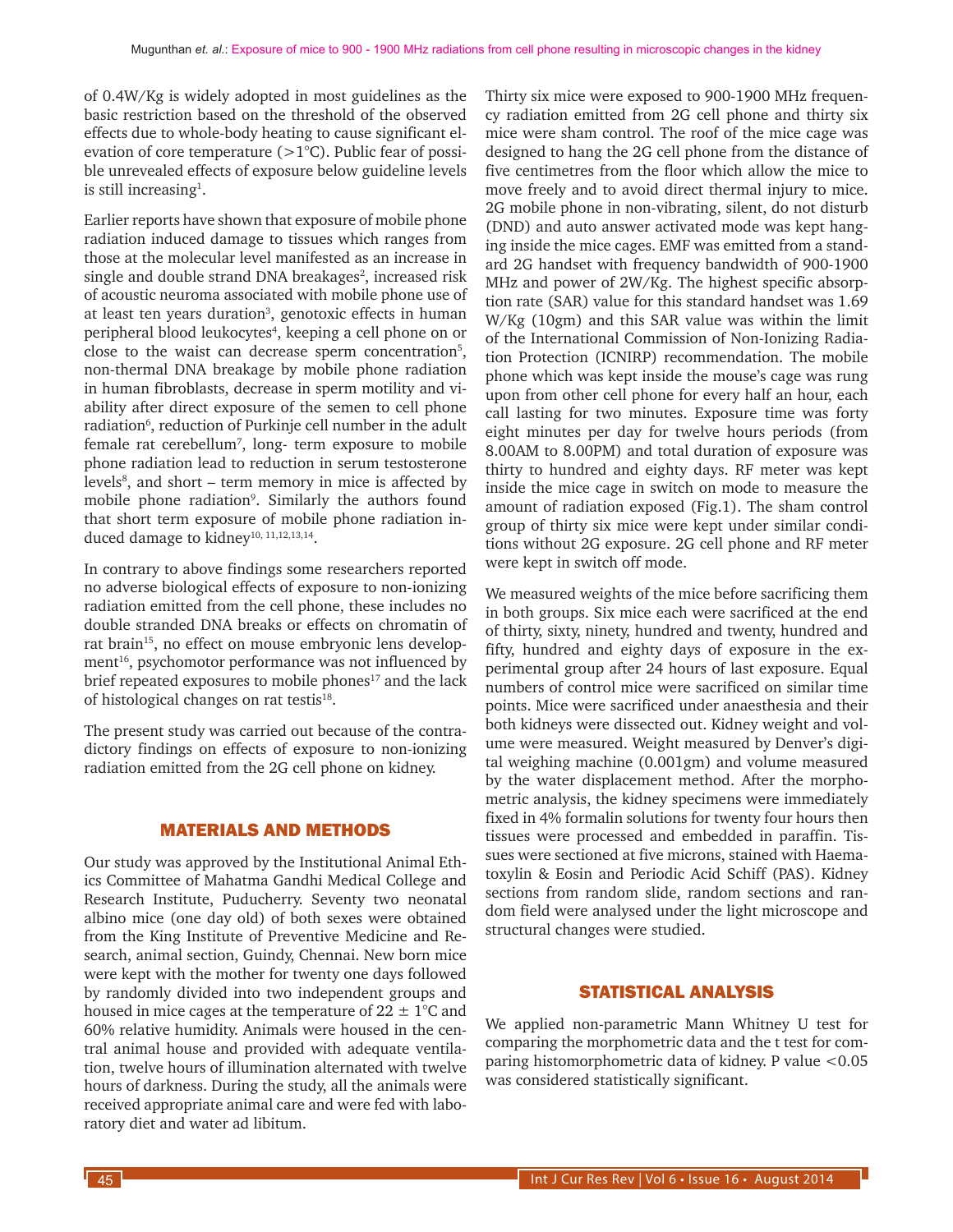### RESULTS

Morphometric study: The mean kidney weight and volume were significantly reduced in the first month 2G exposed mice in comparison to control mice (P value <0.004 and <0.001 respectively). No significant changes were observed in the second, third, fourth and sixth month. Kidney weight alone was significantly increased in the fifth month 2G exposed mice (P value  $<0.002$ ). Animal weight did not vary in two groups statistically. (Table 1)

Microscopic appearance a) Glomerulus (G): In comparison to the sham control group, the size of the glomerulus of 2G exposed kidneys showed dilated capillaries and increased urinary space (US) which was filled with filtrate. (Fig. 2). 2G exposed kidneys showed glomerular diameter was significantly larger in all months except the third month (P value  $< 0.001$ ). Glomerular urinary space was significantly larger in second, third, fourth and sixth months of 2G exposed mice in comparison to control mice (P value  $\leq 0.001$ ) (Table 2).

b) Proximal convoluted tubules (PCT): In the experimental mice of one to six months, brush border of the proximal convoluted tubules showed disrupted appearance due to loss of the brush border in the lining epithelium. The lumen of PCT was widened. The cuboidal cell lining of the tubules had round dark nuclei; pyknotic and vesicular nuclei were found in some cells. The cytoplasm was acidophilic, vacuolated and foamy appearances were found in many cells (Fig. 2). Diameter of PCT was significantly less in third and sixth months of 2G exposed kidneys (P value  $\leq$  0.001) (Table 2). However the diameter of PCT was significantly high in second, fourth and fifth months of 2G exposed kidney (P value  $\leq$  0.005) (Table 2). No significant difference in the first month. Height of the cuboidal cells lining the PCT was significantly low in the first month 2G exposed mice in comparison to control mice (P value  $< 0.001$ ) (Table 2). However, height of the cuboidal cells lining the PCT was significantly high in second, fourth and sixth month (P value  $<$  0.001) (Table 2). In the third and fifth month, no significant difference was observed in the height of cuboidal cells lining PCT.

c) Distal convoluted tubules (DCT): The distal convoluted tubules of experimental group showed indistinct brush border and discontinuity at some places with wider lumen. Cytoplasm appeared normal, flattened nuclei towards lumen and marked basal striations (Fig. 2). Diameter of DCT was significantly less in fifth and sixth months of 2G exposed kidney (P value < 0.001) (Table 2). However, the diameter of DCT was significantly high in second and fourth months of 2G exposed kidney (P value < 0.001) (Table 2). No significant difference in the first and third month. Height of the cuboidal cells lining the DCT was

significantly low in the first, second, third and fifth month 2G exposed mice in comparison to control mice (P value  $< 0.001$ ) (Table 2). In the fourth and sixth month, no significant difference was observed in the height of cuboidal cells lining DCT (Table 2).



**Figure 1:** Experimental design



Figure 2: 1a, 1b & 1c. Kidney sections of control mice, 2a & 2b. Kidney sections of 30 days 2G exposed, 3a & 3b. Sections of 60 days 2G exposed, 4a & 4b. 90 days 2G exposed, 5a & 5b. 120 days 2G exposed, 6a & 6b. 150 days 2G exposed, 7a & 7b. 40X -400 times magnification, 100X-1000 times magnification. G-glomerulus, PCT-proximal convoluted tubule, DCTdistal convoluted tubule,

\*- increased urinary space, Arrow-discontimuous brush border, Arrow head-cytoplasmic vacuolation, Pk-pyknotic & VNvesicular nuclei.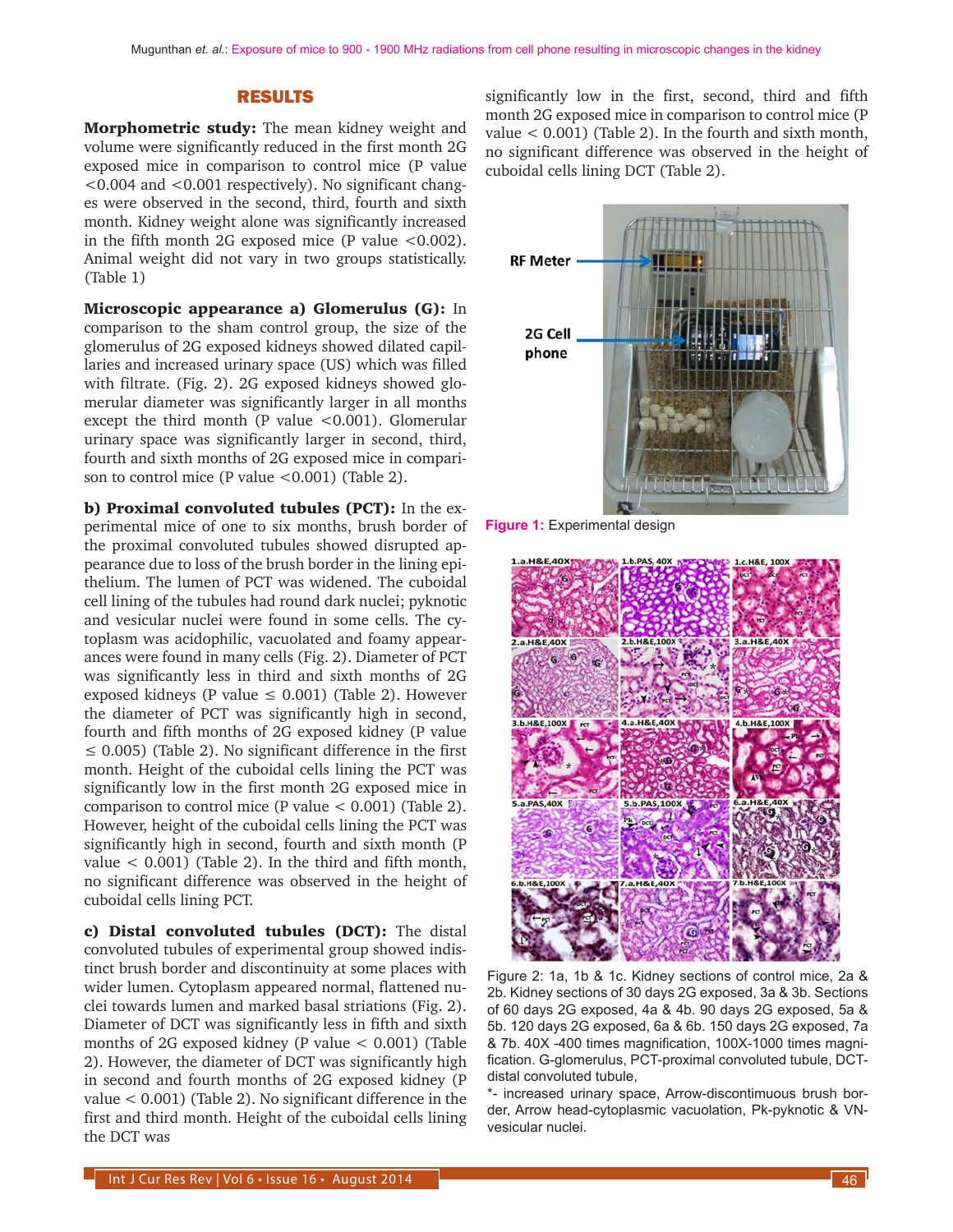|        | Mean animal weight (gm) |                  |                                                                 |                  | Mean kidney weight (gm) |          | Mean kidney volume (ml) |                 |                                                                 |  |  |
|--------|-------------------------|------------------|-----------------------------------------------------------------|------------------|-------------------------|----------|-------------------------|-----------------|-----------------------------------------------------------------|--|--|
| Months | Control                 | 2G               | differ-<br>value for<br>mean<br>ence<br>$\overline{\mathbf{a}}$ | Control          | 2G                      |          | Control                 | 2G              | differ-<br>value for<br>mean<br>ence<br>$\overline{\mathbf{a}}$ |  |  |
|        | $11.98 \pm 2.98$        | $8.47 \pm 1.43$  | >0.05                                                           | $0.25 \pm 0.29$  | $0.09 + 0$              | $0.004*$ | $0.2 + 0$               | $0.1 \pm 0$     | $0.001*$                                                        |  |  |
| 2      | $20.83 \pm 4.99$        | $20 \pm 3.78$    | >0.05                                                           | $0.17 \pm 0.04$  | $0.2 \pm 0.04$          | >0.05    | $0.2 + 0$               | $0.2 + 0$       | >0.05                                                           |  |  |
| 3      | $24.03 \pm 2.43$        | $20.8 \pm 6.63$  | >0.05                                                           | $0.23 \pm 0.07$  | $0.21 \pm 0.09$         | >0.05    | $0.25 \pm 0.05$         | $0.25 \pm 0.05$ | >0.05                                                           |  |  |
| 4      | $25.5 \pm 6.05$         | $25.65 \pm 0.79$ | >0.05                                                           | $0.25 \pm 0.05$  | $0.25 \pm 0.01$         | >0.05    | $0.25 \pm 0.05$         | $0.21 \pm 0.04$ | >0.05                                                           |  |  |
| 5      | $29.1 \pm 3.04$         | $30.62 \pm 2.34$ | >0.05                                                           | $0.23 \pm 0.03$  | $0.3 + 0$               | $0.002*$ | $0.2 + 0$               | $0.25 \pm 0.05$ | >0.05                                                           |  |  |
| 6      | $28.21 \pm 3.97$        | $29.25 \pm 2.64$ | >0.05                                                           | $0.27 \pm 0.098$ | $0.27 \pm 0.06$         | >0.05    | $0.3 \pm 0.11$          | $0.25 \pm 0.05$ | >0.05                                                           |  |  |

#### **Table: 1. Morphometric parameters of mice kidney: 2G exposed versus control**

\* P value is statistically significant (<0.05)

| GD (mm) |                           | GUS (mm)               |                                              | <b>Example 19 PCTD (mm)</b><br><b>Service Service</b> |                          |                                                                                         |         |                                       | <b>PCTCHT (mm) DCTD (mm)</b> |         |                                           | <b>DCTCHT</b> (mm)               |                         |                               |                          |                         |                               |                  |
|---------|---------------------------|------------------------|----------------------------------------------|-------------------------------------------------------|--------------------------|-----------------------------------------------------------------------------------------|---------|---------------------------------------|------------------------------|---------|-------------------------------------------|----------------------------------|-------------------------|-------------------------------|--------------------------|-------------------------|-------------------------------|------------------|
|         | <b>Months</b><br>Control  | $\overline{2}G$        | <b>P</b> value                               | Control                                               | ସ                        | <b>P</b> value                                                                          | Control | ସ                                     | <b>P</b> value               | Control | ସ                                         | <b>P</b> value                   | Control                 | ସ                             | <b>P</b> value           | Control                 | 2G                            | <b>P</b> value   |
|         | 1 0.048<br>$\pm$          | 0.057<br>±             | $0.007$ $0.006$ < $0.001*$ 0.004 0.002 0.925 | 0.011 0.011<br>$\pm$                                  | $\pm$                    |                                                                                         | 土       | 0.027 0.026<br>土<br>0.003 0.004 0.193 |                              | $\pm$   | 0.022 0.018<br>$\pm$                      | $0.002$ $0.002$ < $0.001*$ 0.032 | 0.025<br>Ŧ.             | 0.021<br>$\pm$<br>0.003 0.235 |                          | 0.010<br>$\pm$<br>0.001 | 0.007<br>$\pm$                | $0.001 < 0.001*$ |
|         | 2 0.043<br>$\pm$          | 0.069<br>土             |                                              | $\pm$                                                 | 0.010 0.020<br>$\pm$     | $0.003$ $0.005$ <0.001* 0.003 0.003 <0.001* 0.004 0.004 <0.001* 0.002 0.003             | $\pm$   | 0.031 0.037<br>土                      |                              | $\pm$   | 0.025 0.029<br>$\pm$                      | $< 0.001*$ 0.004                 | 0.022<br>$\pm$          | 0.024<br>$\pm$<br>$0.002$ *   | 0.005                    | 0.011<br>$\pm$<br>0.008 | 0.007<br>$\pm$<br>$0.001$ *   | 0.001            |
|         | 3 0.065 0.064<br>$\pm$    | 土<br>0.008 0.004 0.474 |                                              | 0.015 0.021<br>$\pm$                                  | 土                        | $0.004$ 0.002 < $0.001*$ 0.008 0.003 < $0.001*$ 0.021 0.004 0.670                       | 土       | 0.034 0.030<br>$\pm$                  |                              | $\pm$   | 0.025 0.024<br>Ŧ.                         |                                  | 0.019<br>士<br>0.002     | 0.020<br>$\pm$<br>0.002 0.363 |                          | 0.011<br>$\pm$<br>0.003 | 0.007<br>$\pm$                | $0.001 < 0.001*$ |
|         | 4 0.042<br>$\pm$          | 0.060<br>土             |                                              | Ŧ.                                                    | 0.007 0.016<br>$\pm$     | $0.003$ 0.003 <0.001* 0.003 0.003 <0.001* 0.004 0.002 <0.001* 0.004 0.002 <0.001* 0.004 | $\pm$   | 0.030 0.039<br>$\pm$                  |                              | $\pm$   | 0.018 0.028<br>$\pm$                      |                                  | 0.024<br>$\pm$          | 0.028<br>$\pm$<br>0.005       | < 0.001<br>$\star$       | 0.011<br>$\pm$<br>0.003 | 0.011<br>$\pm$<br>0.004 0.978 |                  |
|         | 5 0.055 0.074<br>土        | 土                      | $0.010$ $0.007$ < $0.001*$ 0.004 0.002 0.904 | $\pm$                                                 | 0.020 0.020<br>土         |                                                                                         | $\pm$   | 0.029 0.031<br>土<br>0.003 0.003       | 0.005<br>$\star$             | $\pm$   | 0.024 0.024<br>$\pm$<br>0.002 0.003 0.607 |                                  | 0.029<br>土<br>0.003     | 0.027<br>土                    | $0.003$ < $0.001*$ 0.002 | 0.011<br>土              | 0.008<br>$\pm$                | $0.001 < 0.001*$ |
|         | 6  0.050  0.066<br>$^{+}$ | Ŧ                      |                                              | $\pm$                                                 | $0.012$ $0.018$<br>$\pm$ | $0.004$ 0.007 < 0.001* 0.004 0.003 < 0.001* 0.003 0.003                                 | $\pm$   | 0.030 0.028<br>土                      | 0.001<br>$\star$             | $\pm$   | 0.023 0.025<br>$\pm$<br>$0.003$ 0.003 $*$ | 0.015                            | 0.026<br>$\pm$<br>0.002 | 0.022<br>$\pm$                | $0.002$ < $0.001*$ 0.003 | 0.015<br>土              | 0.140<br>$\pm$<br>1.032 0.350 |                  |

#### **Table 2: Histomorphometric parameters of mice kidney: 2G exposed versus control**

GD – glomerular diameter, GUS-glomerular urinary space, PCTD-proximal convoluted tubule diameter, PCTCHT- proximal convoluted tubule cell height, DCTDdistal convoluted tubule diameter, DCTCHT- distal convoluted tubule cell height. \* P value is statistically significant (<0.05)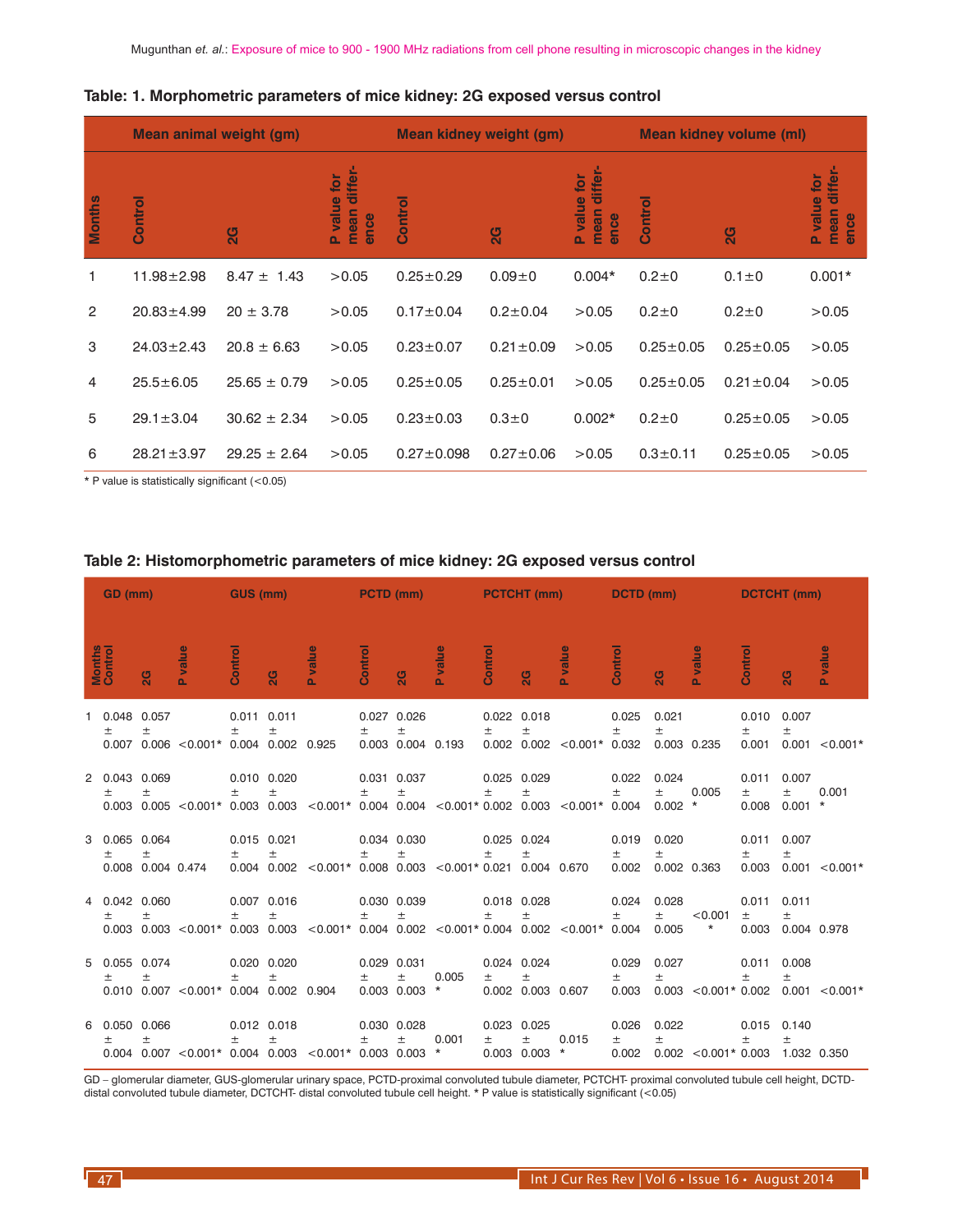#### **DISCUSSION**

The present study was done to investigate the effects of chronic exposure of 2G cell phone radiation on kidney of mice at the histological level. Following chronic exposure of 2G cell phone radiations to mice, the kidney weight and volume was significantly reduced in the first month. Kidney weight alone was significantly increased in the fifth month. Glomerulus showed dilated capillaries and increased urinary space. Proximal convoluted tubule showed wider lumen with reduced cell size. Brush border interrupted at places and vacuolated cytoplasm and pyknotic nuclei. Wider lumen with reduced cell size and marked basal striations were found in the distal convoluted tubule.

Previous studies showed that the degrees of damage to kidneys were increased with the time of exposure to EMF. In the past studies, Al-Glaib B et al  $(2008)^{10}$  reported, mobile phone radiation exposed to mice one hour per day for ten days showed some glomeruli were atrophied, more mononuclear leukocytic infiltration between the renal tubules, dilatation and vacuolation of some tubules. In our study glomeruli were dilated and urinary space increased. Lumen of the renal tubules were wide due to reduced height of the cells lining the tubules and disruption of the brush border of cells lining the PCT. Cytoplasmic vacuolation and vesicular pyknotic nucleus were found in PCT and no leukocytic infiltration was observed between the tubules.

Laila K et al  $(2010)^{11}$  exposed 900 MHz radiations to rats one hour per day for 4 weeks and found atrophy of few glomeruli and extravasation of blood cells between kidney tubules. In our study, we found glomeruli were dilated and no extravasation of blood cells between the tubules. Findings from Latifa Ishaq Khayyat study (2011) 12 was when mice were exposed to EMF eight hours for three days and twelve days, most of the glomeruli were atrophied, epithelial cells of the renal tubules showed cytoplasmic vacuolation with pyknotic nuclei. They also found congested and dilated renal veins and intertubular inflammation. These findings were more severe and pronounced in the animals exposed EMF eight hours for twelve days. To compare with our study, glomeruli were dilated due to dilated capillaries and epithelial cells lining the PCT and DCT showed cytoplasmic vacuolation with pyknotic nuclei. We also found that lumen of PCT & DCT were wide due to reduced height of the cells lining the tubules and loss of brush border in PCT.

It was previously reported by N Hanafi et al  $(2012)^{13}$  that kidney of infant mice exposed to mobile phone radiation forty five minutes per day for one month showed atrophied glomeruli and bleeding infiltrations within convoluted tubules with the presence of obstruction of some convoluted tubules. In our study, we did not find atrophied glomeruli or bleeding infiltration. Ingole IV &

Ghosh SK  $(2006)^{14}$  reported that 900 MHz frequency cell phone radiation exposed to chick embryo of six, eight and ten days old with varying period of four, five and six hours exposure resulted in narrowed Bowman's space of renal corpuscles and some of the cells lining the affected tubules showed cytoplasmic vacuolation, disruption of luminal border and pyknotic nuclei. Similar changes were observed extensively in sections of eight and ten days old embryos. In the present study, we found glomeruli were dilated and urinary space (Bowman's space) increased. The cells lining the PCT showed discontinuous brush border, cytoplasmic vacuolation and vesicular pyknotic nucleus. Robert E. Anderson, Morgan Berthrong and Louis F. Fajardo  $(2009)^{19}$  stated that early radiation injury to the kidney was vasodilatation and increased glomerular filtration rate. Delayed radiation injury was leading to cortical atrophy and interstitial fibrosis. In our study, we found glomerular capillary dilatation and increased urinary space after chronic exposure to 2G cell phone radiation.

#### **CONCLUSION**

Chronic exposure of 900 – 1900 MHz radiations emitted from 2G cell phone induced microscopic changes in the kidney of mice. The EMF exposed kidney showed dilated glomerular capillaries and increased urinary or Bowman's space. PCT had wider lumen with reduced cell size. Brush border interrupted at places, vacuolated cytoplasm and pyknotic nuclei. It was suggestive of features of early radiation injury.

#### ACKNOWLEDGEMENT

The authors sincerely thank the Professors and Heads of the Department of Anatomy, Pharmacology and Pathology of Mahatma Gandhi Medical College and Research Institute, Puducherry, for their whole hearted support to complete this research work. Authors also thank Dr.S. Rajanarayanan, Head of the Biotechnology Department, St. Michaels College of Engineering and Technology, Sivagangai, Tamil Nadu, for his valuable support. Authors acknowledge the immense help received from the scholars whose articles are cited and included in references of this manuscript. The authors are also grateful to authors/ editors/ publishers of all those articles, journals and books from where the literature for this article has been reviewed and discussed.

#### REFERENCES

1. International Commission on Non-Ionizing Radiation Protection. Review of the scientific evidence on dosimetry, biological effects, epidemiological observations and health